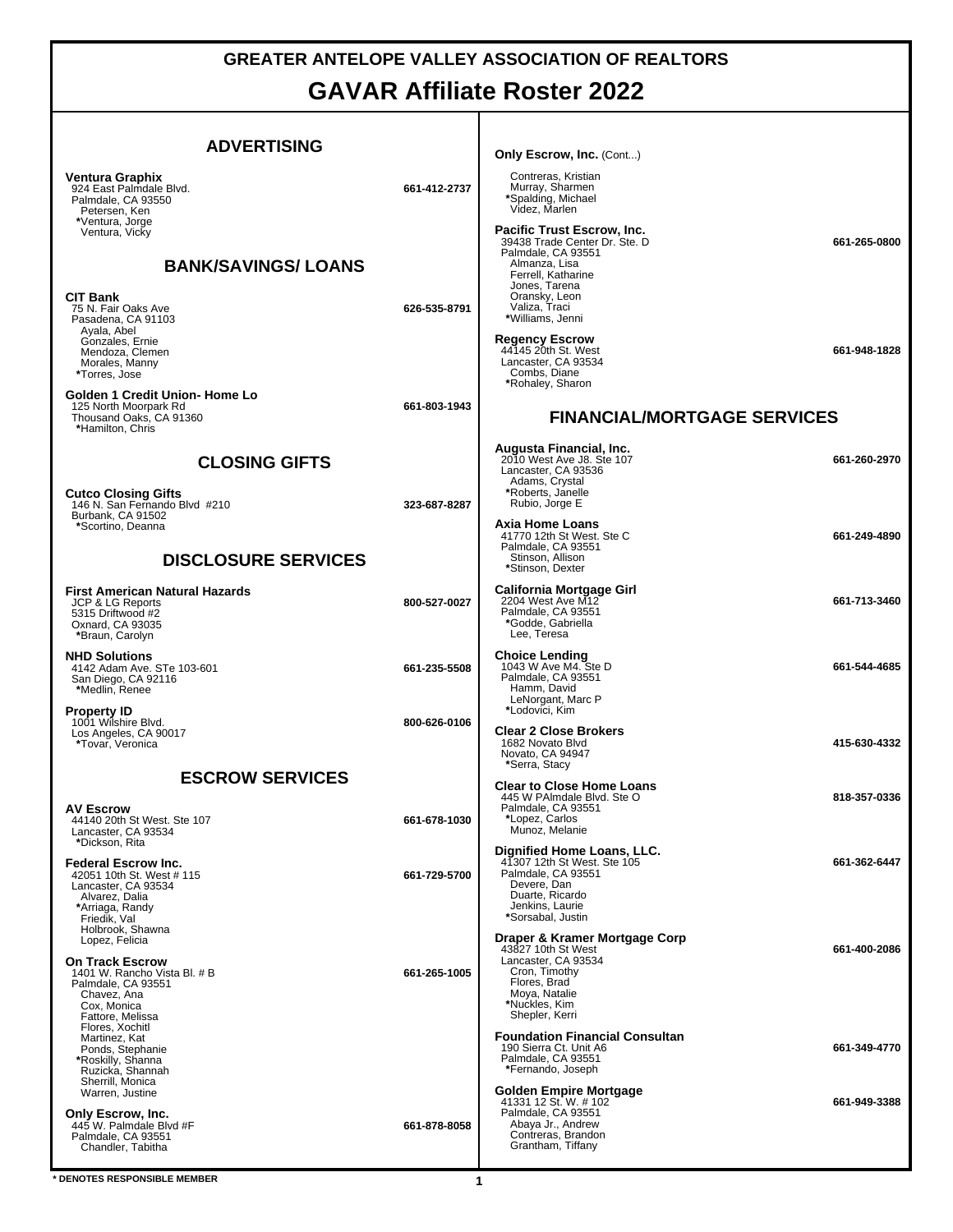## **GREATER ANTELOPE VALLEY ASSOCIATION OF REALTORS GAVAR Affiliate Roster 2022**

| Golden Empire Mortgage (Cont)                                                       |              | HomeGuard Home Warranty, Inc. (Cont)                                                                       |                              |
|-------------------------------------------------------------------------------------|--------------|------------------------------------------------------------------------------------------------------------|------------------------------|
| *Lawrence, Jane<br>Lawrence, Ken                                                    |              | *Tejada, Andrea                                                                                            |                              |
| Mai, Racine O<br>Mulvey, Pat<br>Trujillo, John                                      |              | <b>Old Republic Home Protection</b><br>36926 Desert Willow Drive<br>Palmdale, CA 93550<br>*Fournier, Stacy | 800-445-6999                 |
| Guild Mortgage<br>830 W. Ave. L # 133                                               | 661-223-5900 |                                                                                                            |                              |
| Lancaster. CA 93534<br>*McConnachie, Craig                                          |              | <b>INSURANCE SERVICES</b>                                                                                  |                              |
| Peralta, Walter<br>Sargent, Heather                                                 |              | <b>Farmers Insurance/ Oswaldo Ozz</b>                                                                      |                              |
| Vargas, Jesse<br>Work, Faith                                                        |              | 1927 W Ave L<br>Lancaster, CA 93534                                                                        | 661-945-5864                 |
| LoanDepot<br>42455 10th St West. Ste 108                                            | 661-202-1700 | *Acosta, Oswaldo<br>Mata, Maya                                                                             |                              |
| Lancaster, CA 93534<br>Alcaraz, Rosie                                               |              | Agency One Insurance Services, 44030 10th St West                                                          | 661-723-0404                 |
| Bashir, Najeba N<br>*Dee, Denise                                                    | 661-264-7576 | Lancaster, CA 93534<br>Fuentes, Christina                                                                  |                              |
| Estrella, Judith<br>Hernandez, Clarissa                                             |              | Trujillo, Michael<br>*Wagner, Diane                                                                        |                              |
| Hernandez, Desiree<br>Lupercio, Julissa                                             |              | Cullen Insurance Agency, Inc.                                                                              |                              |
| McClelland, Laron<br>Merzioan, Jack                                                 |              | Suite D<br>1008 West Avenue M-14                                                                           | 661-949-2411                 |
| White, Fawn                                                                         |              | Palmdale, CA 93551<br>Adolphus, Sherell<br>*Cullen, Zac                                                    |                              |
| Mortgage Management Consultant<br>1008 W. Ave. M-4 Ste. H<br>Palmdale, CA 93551     | 661-949-2002 | Ferrer, Barbara<br>Quezada, Suzanna                                                                        |                              |
| Aquilar, Edgard<br>Erdman, Jim                                                      |              | <b>Farmers Insurance/ Edgar Ortiz</b>                                                                      |                              |
| Green, Lori<br>Hamilton, Tom                                                        |              | 42458 60th St W. #111<br>Quartz Hill, CA 93536                                                             | 661-270-3200                 |
| Iverson, Lee<br>Jacobson, Rodney<br>Lara, Andy                                      |              | *Ortiz, Edgar<br>Ortiz, Veronica<br>Washington, Patricia                                                   |                              |
| McDonough, Debbie<br>McKinsey, H.M.                                                 |              | <b>Lindy Parke Insurance Agency</b>                                                                        |                              |
| *Shaw, Ken                                                                          |              | 1148 W. Ave I<br>Lancaster, CA 93534                                                                       | 661-723-0903                 |
| <b>Mountain West Financial Inc.</b><br>43832 20th St. West                          | 661-949-0260 | *Parke, Lindy<br>Urquidez, Siria                                                                           |                              |
| Lancaster, CA 93534<br>*Duarte, Jeanette                                            |              | Stephen B. Marvin Insurance                                                                                |                              |
| Lopez, Lylybell<br>Petrosyan, Gayane<br>Torres, Elizabeth                           |              | 43700 17th St. West, Ste. 101<br>Lancaster, CA 93534<br>Greene, Rosa                                       | 661-942-1101<br>661-000-0000 |
| Wood, Andrea                                                                        |              | Humfreville, Hank<br>Marr, Nadia                                                                           |                              |
| New American Funding-Palmdale<br>3011-A Rancho Vista Blvd                           | 800-450-2010 | *Marvin, Hank<br>Marvin Jr., Henry                                                                         | 661-000-0000                 |
| Palmdale, CA 93551<br>Baca, Kathy<br>Field, Roberta                                 |              | Smith, Michael<br><b>Vinsa Insurance Associates</b>                                                        |                              |
| Gonzalez, Anali<br>Minjares, Clara                                                  |              | P.O. BOX 4550<br>Lancaster, CA 93539                                                                       | 661-948-5041                 |
| *Podorski, Terry<br>Porter, Jared                                                   |              | Fuentes, Karina<br>Massari, Heather                                                                        |                              |
| Shahinian, Hovik                                                                    |              | *Massari, John<br>McAndrew. Tiffani                                                                        |                              |
| <b>Wells Fargo Home Mortgage</b><br>23883 Sunnymead Blvd<br>Moreno Valley, CA 92553 | 951-377-7750 | Olivas, Bea<br>Perkins, Danielle<br>Tracy, Cathie                                                          |                              |
| *Chavez, Filiberto                                                                  |              | Widmer, Christine                                                                                          |                              |
| <b>HOME WARRANTY</b>                                                                |              | <b>REAL ESTATE ATTORNEYS</b>                                                                               |                              |
| <b>American Home Shield</b><br>40736 Foxboro Ct                                     | 800-880-8880 | <b>Charlton Week LLP</b><br>1031 West Ave. M-14 Ste. A                                                     | 661-265-0969                 |
| Bass Lake. CA 93604<br>*Glynn, June                                                 |              | Palmdale, CA 93551-1457<br>Charlton, James                                                                 |                              |
| <b>Fidelity National Home Warrant</b>                                               |              | Grant, Mallory<br>Gunderson, Erik                                                                          |                              |
| 1815 E. Ave. Q-6<br>Palmdale, CA 93550<br>*VanderHork, Flossy                       | 800-443-5599 | McIntyre, Valerie<br>*Weeks, Bradley T                                                                     |                              |
| <b>First American Home Warranty</b>                                                 |              | <b>ROOFING</b>                                                                                             |                              |
| 22124 Placerita Canyon Road<br>Newhall, CA 91321                                    | 661-816-1218 |                                                                                                            |                              |
| *Zirbel, Dawn                                                                       |              | <b>Western Pacific Roofing Corp.</b><br>2229 East Ave. Q                                                   | 661-273-1336                 |
| HomeGuard Home Warranty, Inc.<br>510 Madera Ave                                     | 866-993-2301 | Palmdale, CA 93550<br>*Hall, Debra                                                                         |                              |
| San Jose, CA 95112                                                                  |              |                                                                                                            |                              |